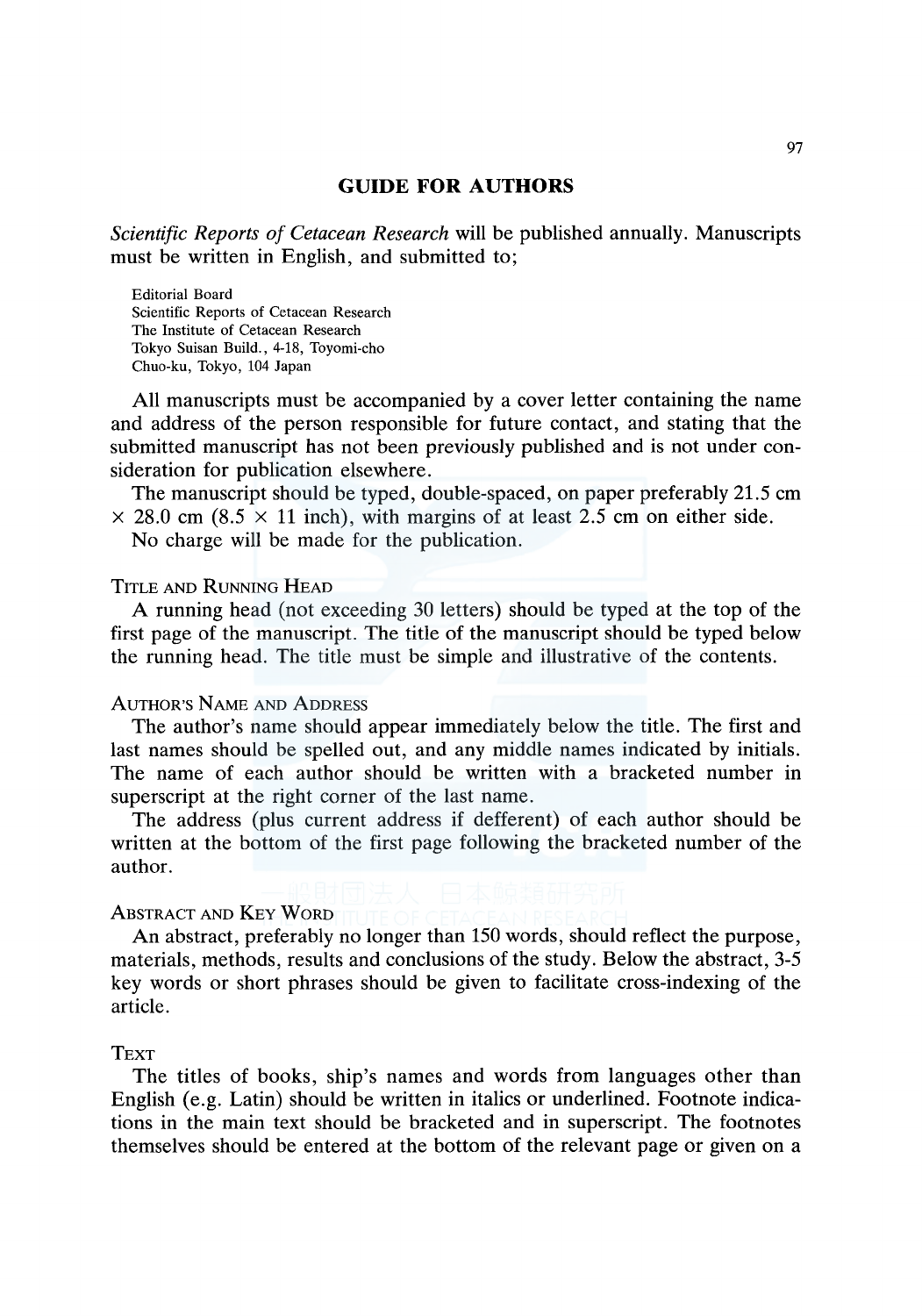separate sheet at the end of the manuscript.

Authors may wish to refer to published manuscripts in the most recent copy of the *Scientific Reports of Cetacean Research* for guidance on other matters of style and presentation.

#### **REFERENCES**

References should be cited in the text in the following manner: "Ohsumi (1980, 1982) and Ohsumi, Fujino and Omura (1983) interpreted ..... , but it was questioned by the subsequent studies (Kato, 1990, 1992; Kasuya, 1993)". The first time a reference with more than two authors appears in the text it must be written as "Ohsumi, Kasuya and Kato (1990)", but subsequently it must be written as "Ohsumi *et al.* (1990)". If an author (or authors) has published more than one paper in the same year, these should be identified as 1980a, 1980b, etc., with the letters determined according to the order in which they are cited in the text. Personal communication should be abbreviated as "pers. comm.".

The reference list should be double-spaced and in alphabetical order under the heading of "REFERENCES". An example is shown below:

- Beddington, J.R., Reverton, R.J.H. and Lavigne, D.M. (eds) 1985. Marine Mammals and Fisheries. George Allen and Unwin, London. i-xxi + 354pp.
- Best, P.B. 1985. External characters of southern minke whales and the existence of a diminutive form. Sci. Rep. Whales Res. Inst., Tokyo 36: 1-33.
- Gaskin, D.E. 1972. Whales, Dolphins and Seals. Heinemann, Aukland. 200pp.
- International Whaling Commission. 1983. Report of the Scientific Committee. Rep. int. Whal. Commn 36: 30-140.
- Kasuya, T., Miyashita, T. and Kasamatsu, F. 1988. Segregation of two forms of short-finned pilot whales off the Pacific coast of Japan. Sci. Rep. Whales Res. Inst., Tokyo 39: 77-90.
- Ohsumi, S. 1975. Review of Japanese small-type whaling. J. Fish. Res. Bd Can. 32(7): 1111-1121.
- Rice, D.W. 1974. Whales and whale research in the eastern North Pacific. pp. 170-195. In: W.E. Schevill (ed.) The Whale Problem. A Status Report. Harvard Univ. Press, Cambridge, Mass. 419pp.

### TABLES, FIGURES AND PHOTOGRAPHS

Tables should be placed be page(s) immediately after the list of references. Legends to text-figures should be placed on page(s) following the tables.

Drawings should be done on paper, preferably up to 21.5 cm  $\times$  28.0 cm, and professionally designed. Drawings and photographs should be of such quality that they can be reduced to about 50-75% of their original size without sacrificing legibility. Photocopies of drawings and photographs can be included when the manuscript is submitted, and original material can then be submitted on request by the Secretariat at the completion of reviewing.